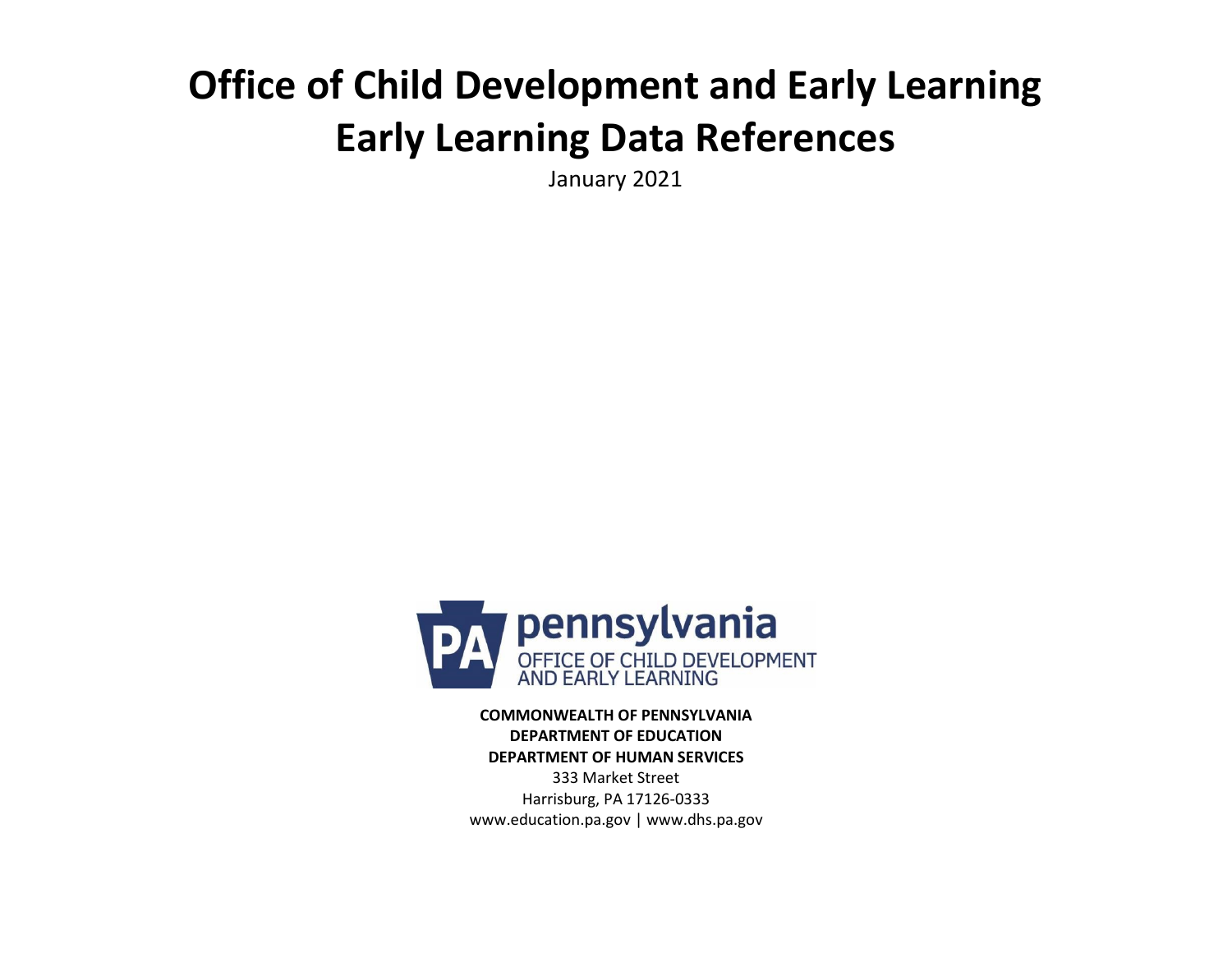## **EARLY LEARNING DATA REFERENCES**



Publicly available data can inform, engage and create opportunities for children and families throughout the commonwealth. Data can be used to identify priorities for investments, as well as assist in evaluating the effectiveness of early learning policies. Data can broaden an understanding of early learning programs at local, state and national levels, and help make changes to impact the lives of children and their families. The Pennsylvania Office of Child Development and Early Learning (OCDEL) is committed to ensuring parents, providers, advocates, researchers, school districts, policymakers and communities throughout the commonwealth are aware of data which reflects the impact and available supports around early learning. For a resource to be included in the table, all the following conditions must be met:

- There are no access restrictions or purchase requirements for a user to view a resource. Data elements must be readily accessible or provided to a user within a set time period.
- Organizations providing a resource cannot be involved in federal or state lobbying activities.
- Data may not be manipulated to promote specific policies or recommendations.
- Data elements may not be evaluated and compared to arbitrarily defined standards or rating scales.

The following information provide links and descriptions of the types of data which can be found within each resource.

Disclaimer: References to a product, source, data set or organization does not constitute or imply an endorsement by the Office of Child Development and Early Learning (OCDEL). The views and opinions expressed by the referenced organizations do not necessarily state or reflect those of OCDEL, the Pennsylvania Department of Education or the Pennsylvania Department of Human Services. Information and data found by utilizing the hypertext links and internet web addresses may be maintained by other public and private organizations and are provided for the users' convenience. OCDEL does not control or guarantee the accuracy, relevance, timeliness, or completeness of these resources. For OCDEL data that is publicly available, users are required to provide an appropriate citation in all publications.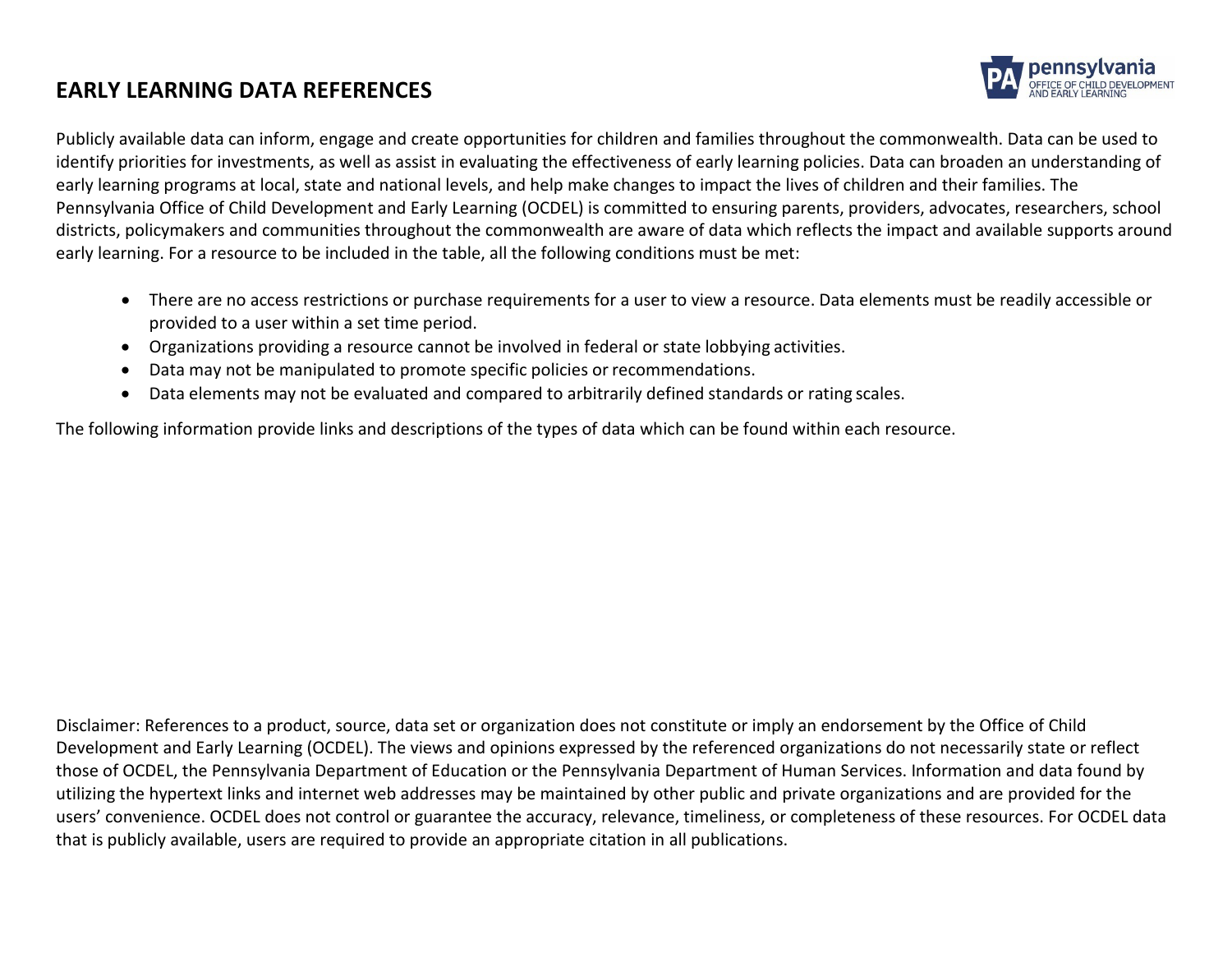| <b>Data Reported</b>                                                                                                        | <b>Examples of Information Available</b>                                                                                                                                                                                                                            |  |  |
|-----------------------------------------------------------------------------------------------------------------------------|---------------------------------------------------------------------------------------------------------------------------------------------------------------------------------------------------------------------------------------------------------------------|--|--|
|                                                                                                                             |                                                                                                                                                                                                                                                                     |  |  |
|                                                                                                                             |                                                                                                                                                                                                                                                                     |  |  |
|                                                                                                                             | Administration of the child care subsidy program in Pennsylvania as                                                                                                                                                                                                 |  |  |
| Allocations/Expenditures by State                                                                                           | compared to other states.                                                                                                                                                                                                                                           |  |  |
|                                                                                                                             | Federal funding provided to Pennsylvania to implement the child                                                                                                                                                                                                     |  |  |
| Children and families served<br>$\bullet$                                                                                   | care subsidy program as compared to other states.                                                                                                                                                                                                                   |  |  |
| Children served by payment method<br>$\bullet$                                                                              | The number of group homes in Pennsylvania receiving subsidized                                                                                                                                                                                                      |  |  |
| Children served by type of care<br>$\bullet$                                                                                | child care payments.                                                                                                                                                                                                                                                |  |  |
| Children served regulated/ unregulated providers<br>$\bullet$                                                               | The number of children in Pennsylvania being served in unregulated                                                                                                                                                                                                  |  |  |
| Children served by age group<br>$\bullet$                                                                                   | settings as compared to children in other states.                                                                                                                                                                                                                   |  |  |
| Children served by race / ethnicity<br>$\bullet$                                                                            | Compare subsidized child care policies across different states.                                                                                                                                                                                                     |  |  |
| Family co-pay as a percent of income<br>$\bullet$                                                                           |                                                                                                                                                                                                                                                                     |  |  |
| Providers receiving CCDF funds                                                                                              |                                                                                                                                                                                                                                                                     |  |  |
| <b>CCDF State Program Implementation</b>                                                                                    |                                                                                                                                                                                                                                                                     |  |  |
| Administration for Children and Families (ACF), Office of Planning, Research and Evaluation (OPRE) / https://bit.ly/2QxEWU5 |                                                                                                                                                                                                                                                                     |  |  |
| <b>Child Care</b>                                                                                                           | Recent and archived research reports on the impact of Head Start                                                                                                                                                                                                    |  |  |
| Head Start / Early Head Start                                                                                               | in high-poverty communities.                                                                                                                                                                                                                                        |  |  |
| <b>Home Visiting</b>                                                                                                        | Findings of the impact of the Mother and Infant Home Visiting                                                                                                                                                                                                       |  |  |
|                                                                                                                             | Program (MIECHV).                                                                                                                                                                                                                                                   |  |  |
|                                                                                                                             | Literature review on child self-regulation.                                                                                                                                                                                                                         |  |  |
|                                                                                                                             |                                                                                                                                                                                                                                                                     |  |  |
| <b>Provider Characteristics</b>                                                                                             | Number of early learning providers in a specific zip code.                                                                                                                                                                                                          |  |  |
| Early learning provider type<br>$\bullet$                                                                                   | Higher-quality early learning providers in a county.                                                                                                                                                                                                                |  |  |
| Address & contact information<br>$\bullet$                                                                                  | Providers offering non-traditional hours.                                                                                                                                                                                                                           |  |  |
| Hours of operation/schedule<br>$\bullet$                                                                                    | Providers offering scholarships or accept subsidized child care.                                                                                                                                                                                                    |  |  |
| Keystone STAR level                                                                                                         | Providers in compliance with Pennsylvania regulations.                                                                                                                                                                                                              |  |  |
| Financial programs accepted<br>$\bullet$                                                                                    | Negative sanctions issued for a child care provider.                                                                                                                                                                                                                |  |  |
| Daily costs charged per child<br>$\bullet$                                                                                  | Head Start providers located within a geographic area.                                                                                                                                                                                                              |  |  |
| Transportation<br>$\bullet$                                                                                                 | Home visiting programs located within a geographic area.                                                                                                                                                                                                            |  |  |
| <b>Quality Assurance</b>                                                                                                    |                                                                                                                                                                                                                                                                     |  |  |
| State inspection results                                                                                                    |                                                                                                                                                                                                                                                                     |  |  |
|                                                                                                                             | Administration for Children and Families (ACF), Office of Child Care (OCC) / https://bit.ly/2raRqCr<br>Child Care Development Fund (CCDF)<br>Child/Family/Provider Data by State<br>Child Care and Other Early Learning Programs (COMPASS) / https://bit.ly/2eUhM4k |  |  |

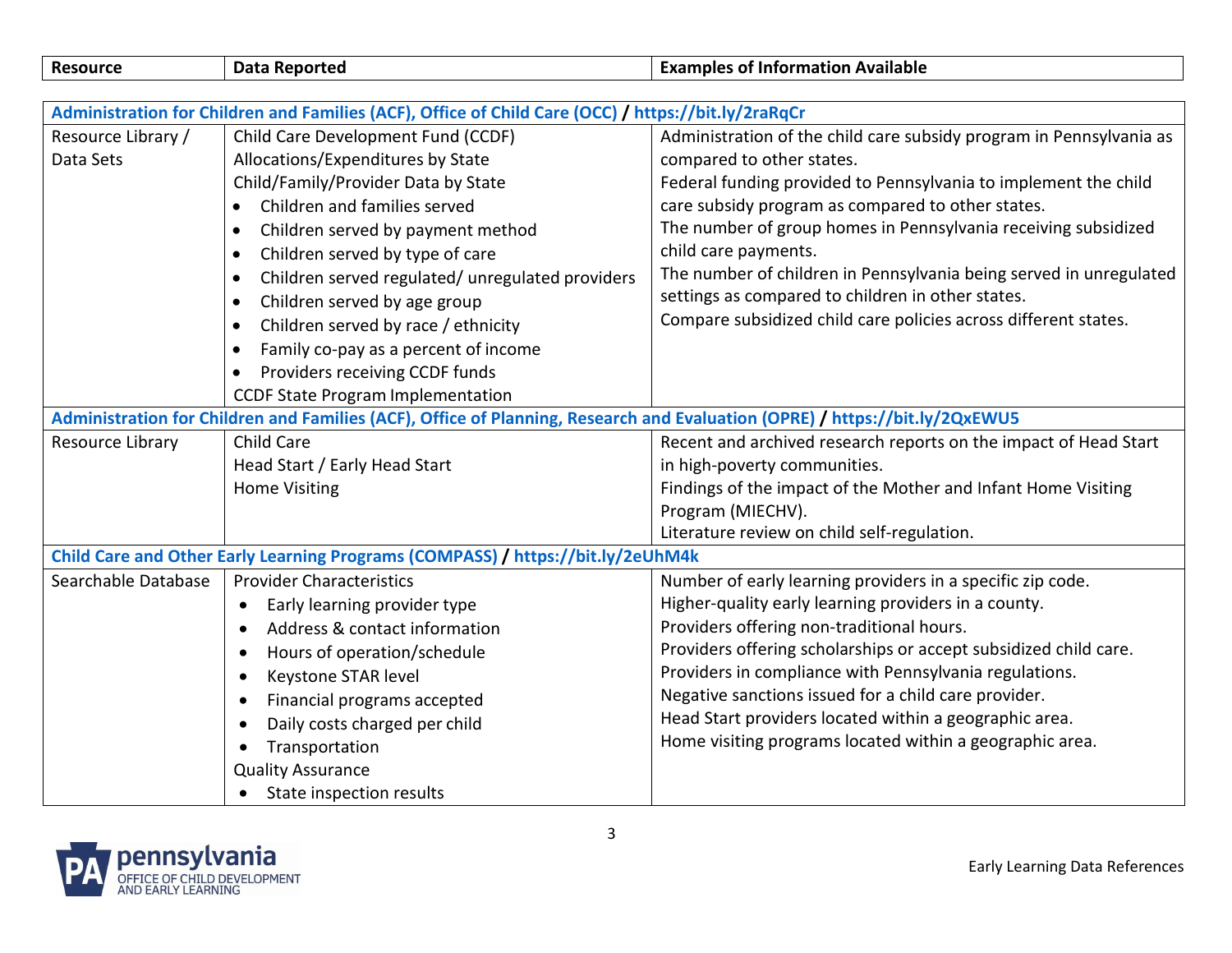| <b>Resource</b>        | <b>Data Reported</b>                                                    | <b>Examples of Information Available</b>                             |
|------------------------|-------------------------------------------------------------------------|----------------------------------------------------------------------|
|                        |                                                                         |                                                                      |
|                        | (Child Care and Other Early Programs (continued)                        |                                                                      |
|                        | Verified complaints w/ plan of correction                               |                                                                      |
|                        | Accreditations<br>$\bullet$                                             |                                                                      |
|                        | <b>Negative sanctions</b><br>$\bullet$                                  |                                                                      |
|                        | Waivers of regulations                                                  |                                                                      |
|                        | Child Care Provider List / https://bit.ly/2P63v5H                       |                                                                      |
| <b>State Generated</b> | <b>Provider Characteristics</b>                                         | Total number of child care providers located in a county.            |
| Report                 | Child care provider type<br>$\bullet$                                   | Name and location of regulated child care providers in a county.     |
|                        | Address & contact information                                           | Demographic details of regulated child care providers.               |
|                        | Certification ID and type                                               |                                                                      |
|                        | <b>Licensed Capacity</b><br>$\bullet$                                   |                                                                      |
|                        | Federal Head Start - Data & Ongoing Monitoring / https://bit.ly/2E7uNrc |                                                                      |
| Resource Library       | Head Start / Early Head Start                                           | Why quality data is important to Head Start programs.                |
|                        |                                                                         | How to use data at a Head Start program to support family            |
|                        |                                                                         | progress.                                                            |
|                        |                                                                         | How to utilize Head Start data for self-assessment and continuous    |
|                        |                                                                         | improvement.                                                         |
|                        |                                                                         | How to a create a culture that embraces data collection in Head      |
|                        |                                                                         | Start.                                                               |
|                        | Kids COUNT Data Center / https://bit.ly/2DNS4O1                         |                                                                      |
| Data Sets              | <b>State Demographics</b>                                               | Percentage of children in CCW enrolled in a high-quality program.    |
|                        | Child Care Works (CCW)                                                  | Percentage of eligible at-risk children not provided the opportunity |
|                        | Eligibility/enrollment of children <5<br>$\bullet$                      | to attend a high-quality pre-k classroom.                            |
|                        | Monthly average enrolled by age group/provider                          | Percentage of family child care homes considered high-quality.       |
|                        | type                                                                    | Children ages 0-5 with parents in the workforce.                     |
|                        | Children enrolled receiving care in a Keystone                          | Pennsylvania children enrolled in full-day and part-day pre-k.       |
|                        | STAR 3 or 4 program                                                     | Public school enrollment fluctuation in Pennsylvania.                |
|                        | High-quality, Publicly Funded Pre-K                                     | Number of children in Pennsylvania cared for by their grandparents.  |
|                        | Children enrolled by program                                            | Children in single-parent households.                                |
|                        | Eligible unserved children                                              | Percentage of mothers who gave birth in Pennsylvania who did not     |
|                        |                                                                         | receive early prenatal care.                                         |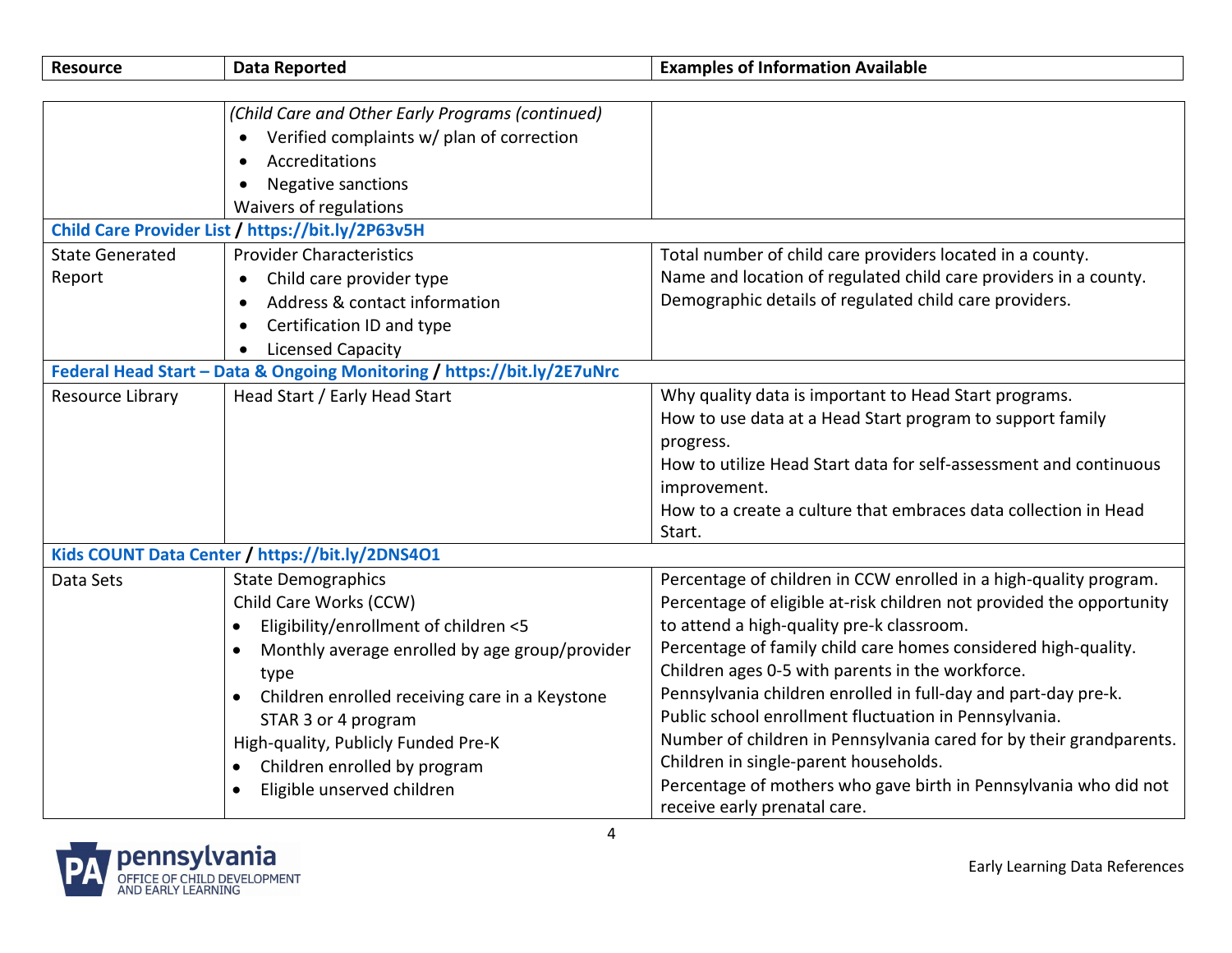| Resource  | <b>Data Reported</b>                                                                                                     | <b>Examples of Information Available</b>                            |
|-----------|--------------------------------------------------------------------------------------------------------------------------|---------------------------------------------------------------------|
|           |                                                                                                                          |                                                                     |
|           | Kids Count Data Center (continued)                                                                                       | Low birth weight statistics in Pennsylvania.                        |
|           | Children served by federal/state Head Start                                                                              |                                                                     |
|           | <b>Regulated Child Care</b>                                                                                              |                                                                     |
|           | Child care capacity meeting high-quality standards<br>$\bullet$                                                          |                                                                     |
|           | Provider type and Keystone STAR participation<br>٠                                                                       |                                                                     |
|           | Early Intervention (EI)                                                                                                  |                                                                     |
|           | Children receiving EI services                                                                                           |                                                                     |
|           | <b>Regulated Child Care</b>                                                                                              |                                                                     |
|           | Total providers by Keystone STAR level                                                                                   |                                                                     |
|           | Provider type by Keystone STAR level<br>$\bullet$                                                                        |                                                                     |
|           | <b>Birth Outcomes</b>                                                                                                    |                                                                     |
|           | Prenatal care                                                                                                            |                                                                     |
|           | Low birth weight<br>$\bullet$                                                                                            |                                                                     |
|           | Tobacco use<br>٠                                                                                                         |                                                                     |
|           | <b>Medicaid births</b><br>$\bullet$                                                                                      |                                                                     |
|           | Young mothers/fathers<br>٠                                                                                               |                                                                     |
|           | Teen births                                                                                                              |                                                                     |
|           | <b>Child Demographics</b>                                                                                                |                                                                     |
|           | Maternal, Infant and Early Childhood Home Visiting Program (MIECHV) - Federal Report Statistics / https://bit.ly/2Awrk1b |                                                                     |
| Data Sets | <b>Performance Measures</b>                                                                                              |                                                                     |
|           | Infants born preterm<br>$\bullet$                                                                                        | Number of families accessing home visiting services last year.      |
|           | Breastfeeding<br>$\bullet$                                                                                               | Home visiting data on the prevention of negative child experiences. |
|           | Maternal depression screening<br>$\bullet$                                                                               | New household and child enrollment in home visiting last year.      |
|           | Postpartum care<br>$\bullet$                                                                                             | Home visiting service impact on helping parents understand the      |
|           | Maternal tobacco use<br>$\bullet$                                                                                        | importance of health insurance for children.                        |
|           | Safe sleep practices<br>$\bullet$                                                                                        | Military family access to home visiting services in Pennsylvania.   |
|           | Injury related visits/maltreatment<br>$\bullet$                                                                          | Households below 50 percent of the Federal Poverty Income           |
|           | Parent child interaction<br>$\bullet$                                                                                    | Guidelines (FPIG) served by home visiting programs.                 |
|           | Early language and literature                                                                                            | Total home visits completed across the four evidence-based          |
|           | Developmental screenings<br>$\bullet$                                                                                    | models.                                                             |

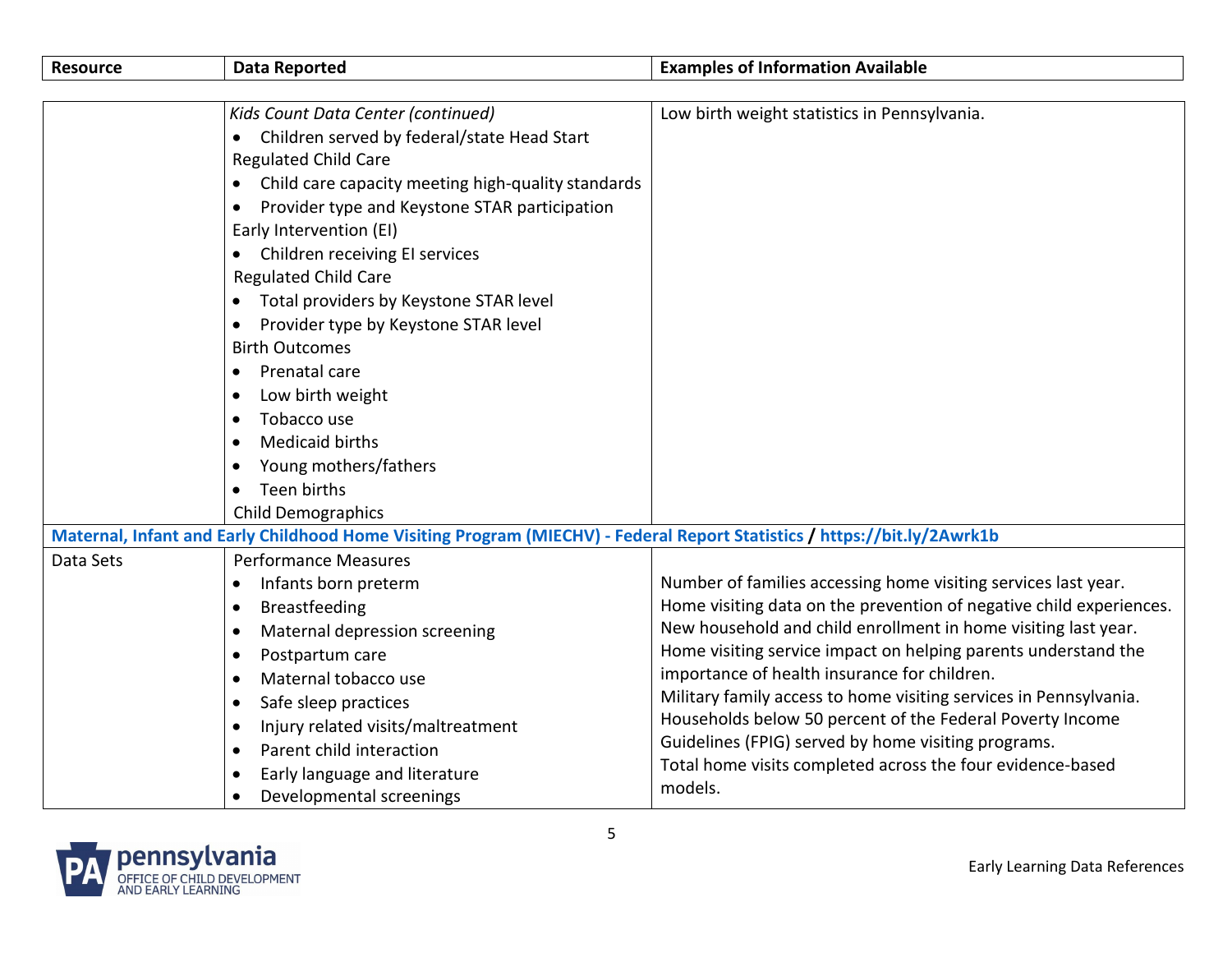| MIECHV - Federal Report Statistics (continued)<br><b>Behavioral concerns</b><br>$\bullet$<br>Parental education attainment<br>$\bullet$<br>Continuity of insurance coverage<br>$\bullet$<br>Referral process<br>$\bullet$<br><b>Program Demographics</b><br>Caregiver sex/age<br>Households served<br>$\bullet$<br>Children served<br>$\bullet$<br>Ethnicity/race<br>$\bullet$<br><b>Marital status</b><br>$\bullet$<br><b>Education Attainment/Employment</b><br>Open Data PA (Schools that Teach, Early Education) / https://bit.ly/2Q6Yi2Y<br>Pre-K Counts (PKC)/ Head Start Supplemental<br>Data Sets<br>The number of child providers awarded PKC slots.<br>Counties awarded the most HSSAP slots.<br>Assistance Program (HSSAP) Funded Slots<br>Percentage of PKC and HSSAP slots awarded to child care providers.<br>Grant type/fiscal year<br>$\bullet$<br>Prior year grantees that did not receive slots for the new grant<br>Lead agency/partner<br>$\bullet$<br>period.<br>Provider type<br>$\bullet$<br>Provider address and county<br>$\bullet$<br>Full-day funded slots (PKC)<br>$\bullet$<br>Half-day funded slots (PKC)<br>$\bullet$<br><b>Total funded slots</b><br>$\bullet$<br>Child Care Provider Listing Current Human Services<br>The change in total PKC slots year to year.<br><b>MPIID</b><br>$\bullet$<br>The number of child care centers in a county.<br><b>MPI</b> location ID<br>$\bullet$<br>The address of child care providers.<br><b>Type</b><br>$\bullet$<br>If a facility received a negative sanction.<br>Address and contact information<br>$\bullet$<br>The STAR level of providers.<br>Certification license number<br>$\bullet$<br>$\bullet$ | <b>Resource</b> | <b>Data Reported</b>                         | <b>Examples of Information Available</b> |
|---------------------------------------------------------------------------------------------------------------------------------------------------------------------------------------------------------------------------------------------------------------------------------------------------------------------------------------------------------------------------------------------------------------------------------------------------------------------------------------------------------------------------------------------------------------------------------------------------------------------------------------------------------------------------------------------------------------------------------------------------------------------------------------------------------------------------------------------------------------------------------------------------------------------------------------------------------------------------------------------------------------------------------------------------------------------------------------------------------------------------------------------------------------------------------------------------------------------------------------------------------------------------------------------------------------------------------------------------------------------------------------------------------------------------------------------------------------------------------------------------------------------------------------------------------------------------------------------------------------------------------------------------------------------------------------|-----------------|----------------------------------------------|------------------------------------------|
|                                                                                                                                                                                                                                                                                                                                                                                                                                                                                                                                                                                                                                                                                                                                                                                                                                                                                                                                                                                                                                                                                                                                                                                                                                                                                                                                                                                                                                                                                                                                                                                                                                                                                       |                 |                                              |                                          |
|                                                                                                                                                                                                                                                                                                                                                                                                                                                                                                                                                                                                                                                                                                                                                                                                                                                                                                                                                                                                                                                                                                                                                                                                                                                                                                                                                                                                                                                                                                                                                                                                                                                                                       |                 |                                              |                                          |
|                                                                                                                                                                                                                                                                                                                                                                                                                                                                                                                                                                                                                                                                                                                                                                                                                                                                                                                                                                                                                                                                                                                                                                                                                                                                                                                                                                                                                                                                                                                                                                                                                                                                                       |                 |                                              |                                          |
|                                                                                                                                                                                                                                                                                                                                                                                                                                                                                                                                                                                                                                                                                                                                                                                                                                                                                                                                                                                                                                                                                                                                                                                                                                                                                                                                                                                                                                                                                                                                                                                                                                                                                       |                 |                                              |                                          |
|                                                                                                                                                                                                                                                                                                                                                                                                                                                                                                                                                                                                                                                                                                                                                                                                                                                                                                                                                                                                                                                                                                                                                                                                                                                                                                                                                                                                                                                                                                                                                                                                                                                                                       |                 |                                              |                                          |
|                                                                                                                                                                                                                                                                                                                                                                                                                                                                                                                                                                                                                                                                                                                                                                                                                                                                                                                                                                                                                                                                                                                                                                                                                                                                                                                                                                                                                                                                                                                                                                                                                                                                                       |                 |                                              |                                          |
|                                                                                                                                                                                                                                                                                                                                                                                                                                                                                                                                                                                                                                                                                                                                                                                                                                                                                                                                                                                                                                                                                                                                                                                                                                                                                                                                                                                                                                                                                                                                                                                                                                                                                       |                 |                                              |                                          |
|                                                                                                                                                                                                                                                                                                                                                                                                                                                                                                                                                                                                                                                                                                                                                                                                                                                                                                                                                                                                                                                                                                                                                                                                                                                                                                                                                                                                                                                                                                                                                                                                                                                                                       |                 |                                              |                                          |
|                                                                                                                                                                                                                                                                                                                                                                                                                                                                                                                                                                                                                                                                                                                                                                                                                                                                                                                                                                                                                                                                                                                                                                                                                                                                                                                                                                                                                                                                                                                                                                                                                                                                                       |                 |                                              |                                          |
|                                                                                                                                                                                                                                                                                                                                                                                                                                                                                                                                                                                                                                                                                                                                                                                                                                                                                                                                                                                                                                                                                                                                                                                                                                                                                                                                                                                                                                                                                                                                                                                                                                                                                       |                 |                                              |                                          |
|                                                                                                                                                                                                                                                                                                                                                                                                                                                                                                                                                                                                                                                                                                                                                                                                                                                                                                                                                                                                                                                                                                                                                                                                                                                                                                                                                                                                                                                                                                                                                                                                                                                                                       |                 |                                              |                                          |
|                                                                                                                                                                                                                                                                                                                                                                                                                                                                                                                                                                                                                                                                                                                                                                                                                                                                                                                                                                                                                                                                                                                                                                                                                                                                                                                                                                                                                                                                                                                                                                                                                                                                                       |                 |                                              |                                          |
|                                                                                                                                                                                                                                                                                                                                                                                                                                                                                                                                                                                                                                                                                                                                                                                                                                                                                                                                                                                                                                                                                                                                                                                                                                                                                                                                                                                                                                                                                                                                                                                                                                                                                       |                 |                                              |                                          |
|                                                                                                                                                                                                                                                                                                                                                                                                                                                                                                                                                                                                                                                                                                                                                                                                                                                                                                                                                                                                                                                                                                                                                                                                                                                                                                                                                                                                                                                                                                                                                                                                                                                                                       |                 |                                              |                                          |
|                                                                                                                                                                                                                                                                                                                                                                                                                                                                                                                                                                                                                                                                                                                                                                                                                                                                                                                                                                                                                                                                                                                                                                                                                                                                                                                                                                                                                                                                                                                                                                                                                                                                                       |                 |                                              |                                          |
|                                                                                                                                                                                                                                                                                                                                                                                                                                                                                                                                                                                                                                                                                                                                                                                                                                                                                                                                                                                                                                                                                                                                                                                                                                                                                                                                                                                                                                                                                                                                                                                                                                                                                       |                 |                                              |                                          |
|                                                                                                                                                                                                                                                                                                                                                                                                                                                                                                                                                                                                                                                                                                                                                                                                                                                                                                                                                                                                                                                                                                                                                                                                                                                                                                                                                                                                                                                                                                                                                                                                                                                                                       |                 |                                              |                                          |
|                                                                                                                                                                                                                                                                                                                                                                                                                                                                                                                                                                                                                                                                                                                                                                                                                                                                                                                                                                                                                                                                                                                                                                                                                                                                                                                                                                                                                                                                                                                                                                                                                                                                                       |                 |                                              |                                          |
|                                                                                                                                                                                                                                                                                                                                                                                                                                                                                                                                                                                                                                                                                                                                                                                                                                                                                                                                                                                                                                                                                                                                                                                                                                                                                                                                                                                                                                                                                                                                                                                                                                                                                       |                 |                                              |                                          |
|                                                                                                                                                                                                                                                                                                                                                                                                                                                                                                                                                                                                                                                                                                                                                                                                                                                                                                                                                                                                                                                                                                                                                                                                                                                                                                                                                                                                                                                                                                                                                                                                                                                                                       |                 |                                              |                                          |
|                                                                                                                                                                                                                                                                                                                                                                                                                                                                                                                                                                                                                                                                                                                                                                                                                                                                                                                                                                                                                                                                                                                                                                                                                                                                                                                                                                                                                                                                                                                                                                                                                                                                                       |                 |                                              |                                          |
|                                                                                                                                                                                                                                                                                                                                                                                                                                                                                                                                                                                                                                                                                                                                                                                                                                                                                                                                                                                                                                                                                                                                                                                                                                                                                                                                                                                                                                                                                                                                                                                                                                                                                       |                 |                                              |                                          |
|                                                                                                                                                                                                                                                                                                                                                                                                                                                                                                                                                                                                                                                                                                                                                                                                                                                                                                                                                                                                                                                                                                                                                                                                                                                                                                                                                                                                                                                                                                                                                                                                                                                                                       |                 |                                              |                                          |
|                                                                                                                                                                                                                                                                                                                                                                                                                                                                                                                                                                                                                                                                                                                                                                                                                                                                                                                                                                                                                                                                                                                                                                                                                                                                                                                                                                                                                                                                                                                                                                                                                                                                                       |                 |                                              |                                          |
|                                                                                                                                                                                                                                                                                                                                                                                                                                                                                                                                                                                                                                                                                                                                                                                                                                                                                                                                                                                                                                                                                                                                                                                                                                                                                                                                                                                                                                                                                                                                                                                                                                                                                       |                 |                                              |                                          |
|                                                                                                                                                                                                                                                                                                                                                                                                                                                                                                                                                                                                                                                                                                                                                                                                                                                                                                                                                                                                                                                                                                                                                                                                                                                                                                                                                                                                                                                                                                                                                                                                                                                                                       |                 |                                              |                                          |
|                                                                                                                                                                                                                                                                                                                                                                                                                                                                                                                                                                                                                                                                                                                                                                                                                                                                                                                                                                                                                                                                                                                                                                                                                                                                                                                                                                                                                                                                                                                                                                                                                                                                                       |                 |                                              |                                          |
|                                                                                                                                                                                                                                                                                                                                                                                                                                                                                                                                                                                                                                                                                                                                                                                                                                                                                                                                                                                                                                                                                                                                                                                                                                                                                                                                                                                                                                                                                                                                                                                                                                                                                       |                 |                                              |                                          |
|                                                                                                                                                                                                                                                                                                                                                                                                                                                                                                                                                                                                                                                                                                                                                                                                                                                                                                                                                                                                                                                                                                                                                                                                                                                                                                                                                                                                                                                                                                                                                                                                                                                                                       |                 |                                              |                                          |
|                                                                                                                                                                                                                                                                                                                                                                                                                                                                                                                                                                                                                                                                                                                                                                                                                                                                                                                                                                                                                                                                                                                                                                                                                                                                                                                                                                                                                                                                                                                                                                                                                                                                                       |                 | Certification license issue/expiration dates |                                          |
| Licensed capacity<br>$\bullet$                                                                                                                                                                                                                                                                                                                                                                                                                                                                                                                                                                                                                                                                                                                                                                                                                                                                                                                                                                                                                                                                                                                                                                                                                                                                                                                                                                                                                                                                                                                                                                                                                                                        |                 |                                              |                                          |

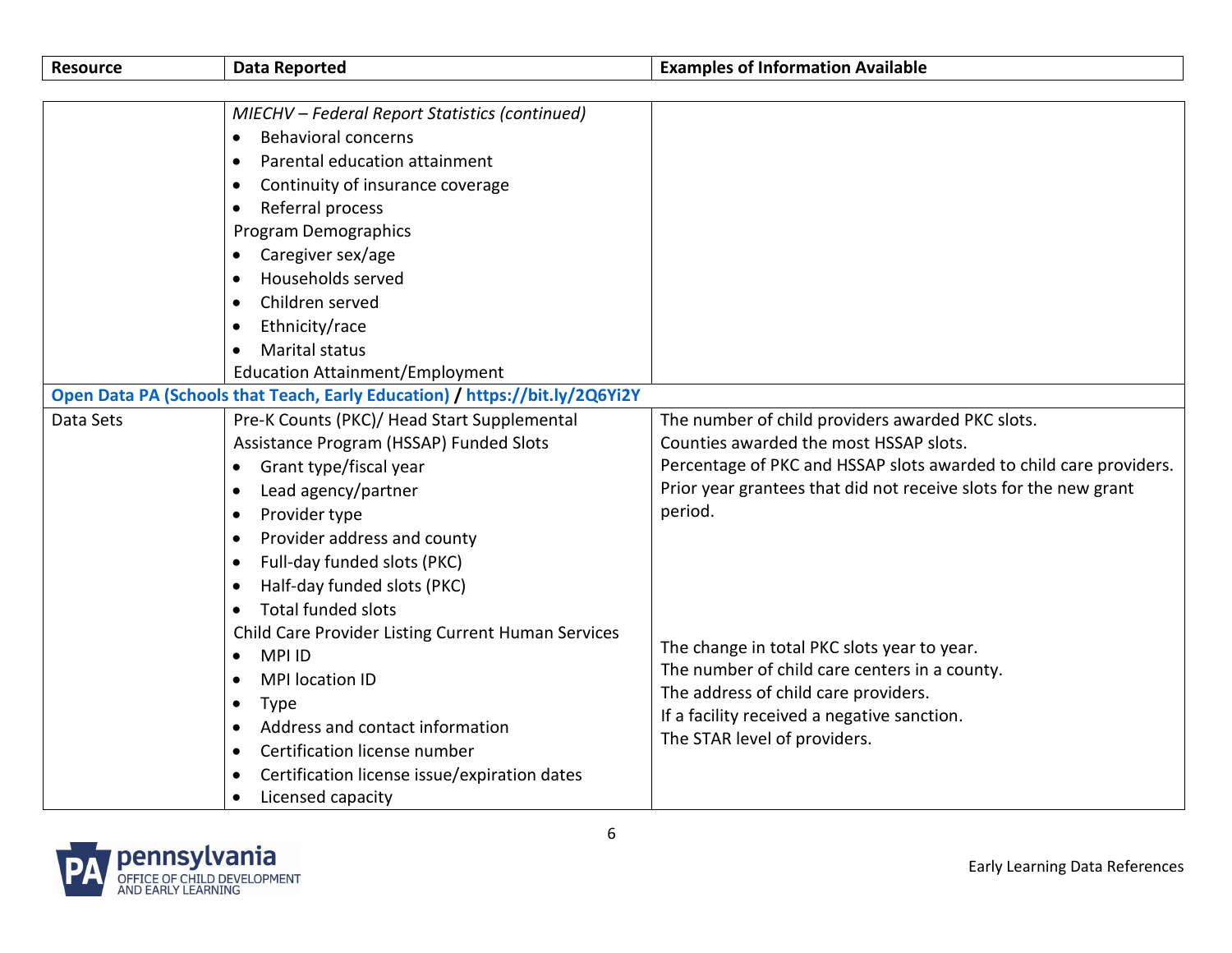| <b>Resource</b> | <b>Data Reported</b>                                                                                                                                                                                                                                                                                                                                                                                                                                                                                                                                                                                                                                                                                                                                                   | <b>Examples of Information Available</b>                                                                                                                                                                                                                                                                                                                      |
|-----------------|------------------------------------------------------------------------------------------------------------------------------------------------------------------------------------------------------------------------------------------------------------------------------------------------------------------------------------------------------------------------------------------------------------------------------------------------------------------------------------------------------------------------------------------------------------------------------------------------------------------------------------------------------------------------------------------------------------------------------------------------------------------------|---------------------------------------------------------------------------------------------------------------------------------------------------------------------------------------------------------------------------------------------------------------------------------------------------------------------------------------------------------------|
|                 | Open Data PA (continued)<br><b>ELRC</b> region<br>$\bullet$<br>STAR level and effective date<br>PKC/HSSAP provider designation<br>$\bullet$<br>Negative sanctions (Y/N)<br>$\bullet$<br>School age provider designation<br>$\bullet$<br><b>Family Support Programs Current Quarterly County</b><br><b>Human Services</b><br>Grant type by provider<br>$\bullet$<br>Provider location name<br>$\bullet$<br>Provider model<br>$\bullet$<br>Provider address<br>$\bullet$<br>Provider Georeferenced Latitude/Longitude<br>$\bullet$<br>Total funded family slots by provider<br>$\bullet$<br>Yearly goal number of families served by provider<br>$\bullet$<br>Cumulative families served by provider<br>$\bullet$<br>Cumulative children served by provider<br>$\bullet$ | Number of home visiting provider within a geographic area.<br>Preferred home visiting model types by region.<br>Number of children served within a geographic area.<br>Number of families served within a geographic area.<br>Grant/funding source for a provider.                                                                                            |
|                 | PA Early Childhood Mental Health (ECMH) Consultation: External Evaluation Reports / https://bit.ly/2DSyAYD                                                                                                                                                                                                                                                                                                                                                                                                                                                                                                                                                                                                                                                             |                                                                                                                                                                                                                                                                                                                                                               |
| Reports         | <b>ECMH Capacity</b><br>Consultations per region<br>$\bullet$<br>Caseload per consultant<br>$\bullet$<br>Frequency and value of activities<br>$\bullet$<br>Time spent with different consultees<br>$\bullet$<br>Average consultant time per case<br>$\bullet$<br>Waitlist<br>$\bullet$<br>Demographic Data<br>Reason for consultation request<br>$\bullet$<br>Reason consultation was not delivered<br>$\bullet$<br>Social-emotional development<br>$\bullet$<br>Age of child<br>$\bullet$                                                                                                                                                                                                                                                                             | The most common reason providers are requesting ECMH<br>consultations for a child.<br>The relation of ECMH consultations to child expulsion rates.<br>ECMH consultations by Keystone STAR level.<br>ECMH services demographics.<br>Percentage of ECMH consultations resulting in a positive outcome.<br>Common referrals that result from ECMH consultations. |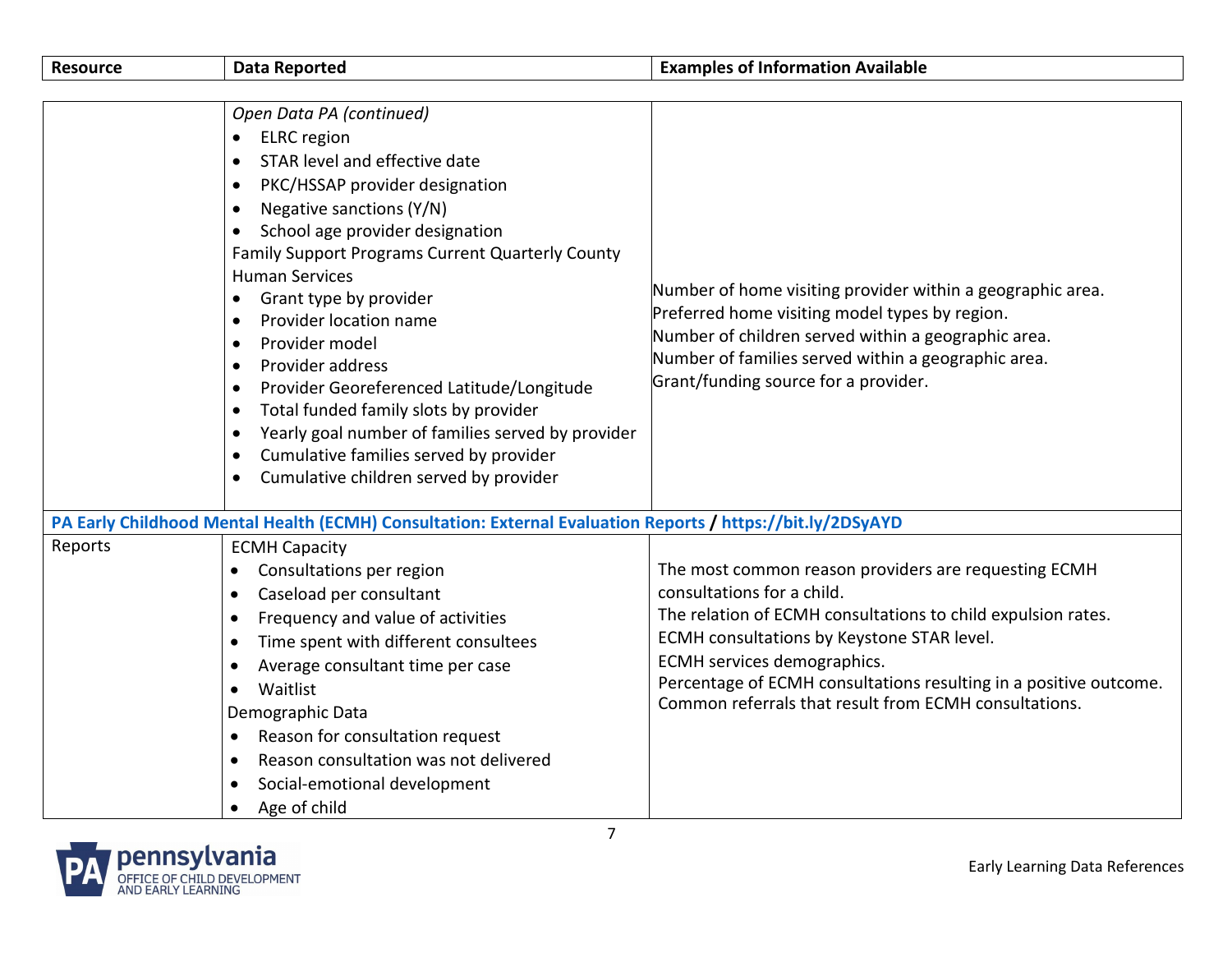| <b>Resource</b> | <b>Data Reported</b>                                                                                                                                                                                                                                                                                                                                                                                                                                                                                                                                                                                                                                                                                                                          | <b>Examples of Information Available</b>                                                                                                                                                                                                                                                                                                                                                                                                                                                                                                                                                                                                                                                                                                                                                                                                                                                                            |
|-----------------|-----------------------------------------------------------------------------------------------------------------------------------------------------------------------------------------------------------------------------------------------------------------------------------------------------------------------------------------------------------------------------------------------------------------------------------------------------------------------------------------------------------------------------------------------------------------------------------------------------------------------------------------------------------------------------------------------------------------------------------------------|---------------------------------------------------------------------------------------------------------------------------------------------------------------------------------------------------------------------------------------------------------------------------------------------------------------------------------------------------------------------------------------------------------------------------------------------------------------------------------------------------------------------------------------------------------------------------------------------------------------------------------------------------------------------------------------------------------------------------------------------------------------------------------------------------------------------------------------------------------------------------------------------------------------------|
|                 | PA ECMH Consultation (continued)<br><b>Expulsion risk</b><br>$\bullet$<br>Individual Education Programs (IEP)/Individual<br>Family Service Plans (IFSP) among consultation<br>requests<br>Consultation request by Keystone STAR level<br>$\bullet$<br>Child/Teacher/Family Outcomes<br>Case outcomes<br>$\bullet$<br>Referrals for community-based services<br>$\bullet$<br>Change in child behavioral concerns<br>$\bullet$<br>Change in teacher stress level<br>$\bullet$                                                                                                                                                                                                                                                                   |                                                                                                                                                                                                                                                                                                                                                                                                                                                                                                                                                                                                                                                                                                                                                                                                                                                                                                                     |
|                 | PA Early Learning Dashboards / https://bit.ly/2scGbxz                                                                                                                                                                                                                                                                                                                                                                                                                                                                                                                                                                                                                                                                                         |                                                                                                                                                                                                                                                                                                                                                                                                                                                                                                                                                                                                                                                                                                                                                                                                                                                                                                                     |
| Dashboard       | Early Intervention (EI) Services<br>Children served<br>$\bullet$<br>Children served vs birth cohort<br>$\bullet$<br>Results of children referred to EI<br>$\bullet$<br>El provider name<br>$\bullet$<br>El provider location<br><b>Family Support Programs</b><br>Programs capacity<br>$\bullet$<br>Program type<br>$\bullet$<br>Model type<br>$\bullet$<br>Number of families served<br>$\bullet$<br>Number of children served<br>$\bullet$<br>High-quality Pre-kindergarten (Pre-K)<br><b>Funded slots</b><br>Children served, by STAR level<br>$\bullet$<br>Provider details - Keystone STAR level (aggregate)<br>$\bullet$<br>Subsidized Child Care - Child Care Works (CCW)<br>Children served, by age range and STAR level<br>$\bullet$ | Number of children in Pennsylvania receive EI services.<br>Number of children receiving EI services from each EI program.<br>Areas of Pennsylvania the highest concentration of children<br>receiving El services.<br>Percentage of children deemed ineligible for EI services in each<br>Pennsylvania county.<br>Number of family support programs by county.<br>Number of families and children receiving family support programs.<br>Family support models operating within a county.<br>Number of at-risk children benefiting from publicly funded, high-<br>quality pre-k.<br>Legislative districts with the most at-risk children served through<br>publicly funded, high-quality pre-k.<br>School districts with the largest number of at-risk children served in<br>publicly funded, high-quality pre-k.<br>Number of high-quality providers within a geographic area.<br>Number of children served in CCW. |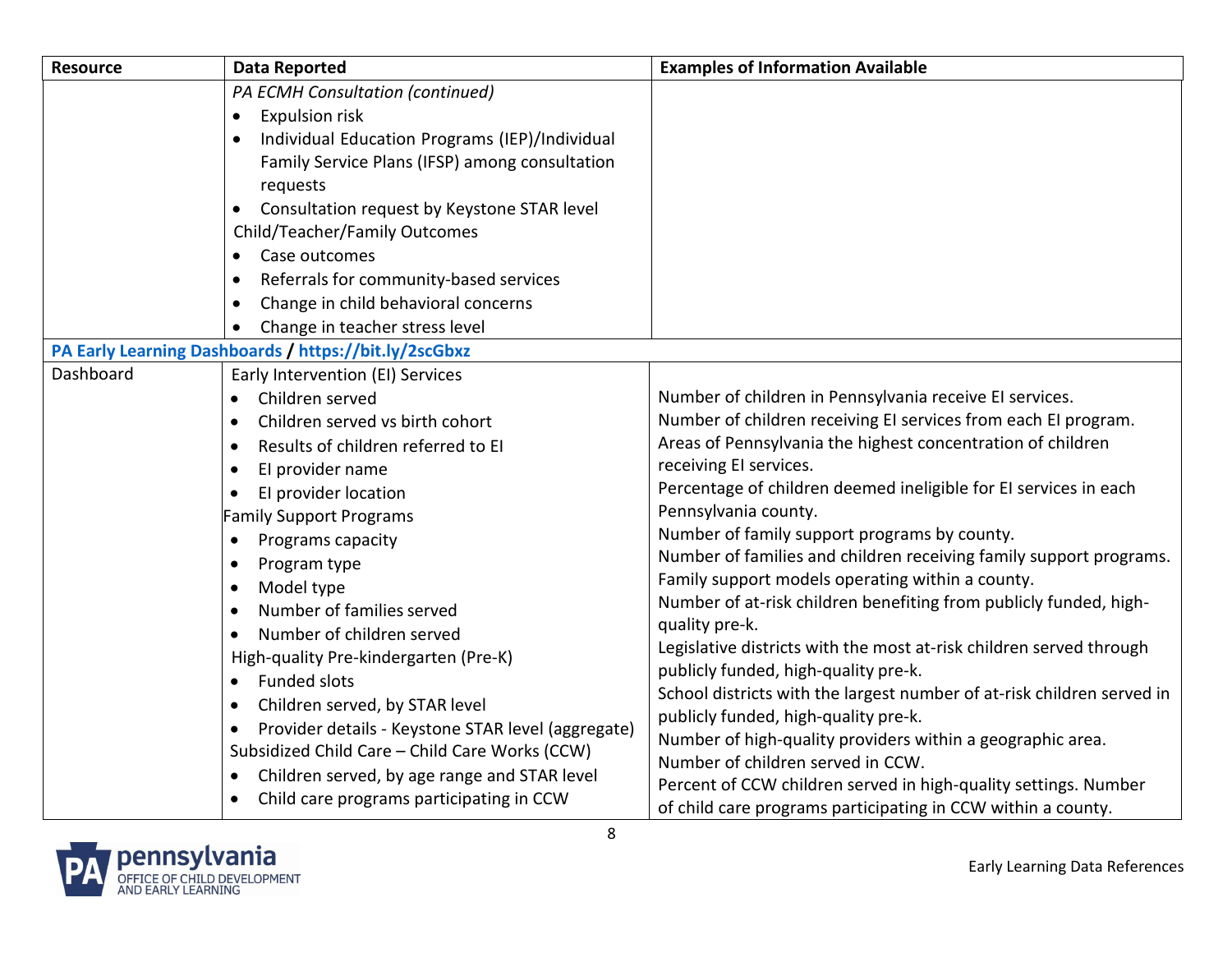| <b>Resource</b>   | <b>Data Reported</b>                                                                           | <b>Examples of Information Available</b>                               |
|-------------------|------------------------------------------------------------------------------------------------|------------------------------------------------------------------------|
|                   |                                                                                                |                                                                        |
|                   | PA Early Learning Dashboards (continued)                                                       |                                                                        |
|                   | <b>Provider Location Density</b>                                                               |                                                                        |
|                   | Provider type                                                                                  |                                                                        |
|                   | <b>STAR level</b>                                                                              |                                                                        |
|                   | Pennsylvania Department of Health (DOH) - Health Statistics / https://bit.ly/2P8qVHx           |                                                                        |
| Data Sets/Reports | <b>Birth Statistics</b>                                                                        |                                                                        |
|                   | <b>Maternal and Child Statistics</b>                                                           | Birth rate fluctuation in Pennsylvania in the last five years.         |
|                   |                                                                                                | Number of mothers who smoked during the first trimester and gave       |
|                   |                                                                                                | birth.                                                                 |
|                   | Pennsylvania Department of Human Services (DHS) - Monthly Data Report / https://bit.ly/2uF0XHf |                                                                        |
| Reports           | Subsidized Child Care - Child Care Works (CCW)                                                 |                                                                        |
|                   | Number of children served by subsidy type                                                      | Historical trend of children accessing care in high-quality settings.  |
|                   | Subsidy type encumbrance level<br>$\bullet$                                                    | Historical trend of children receiving care in regulated settings.     |
|                   | Number of children on the low income wait list<br>$\bullet$                                    | State-wide low income wait-list child count.                           |
|                   | Percentage of regulated child care usage by                                                    | Percentage of providers meeting high-quality standards.                |
|                   | subsidy type                                                                                   |                                                                        |
|                   | Percentage of children receiving subsidized child                                              |                                                                        |
|                   | care in regulated vs unregulated settings                                                      |                                                                        |
|                   | Percent of CCW children in STAR 3 or 4 providers                                               |                                                                        |
|                   | Percent of STARS Providers at STAR 3 or STAR 4<br>$\bullet$                                    |                                                                        |
|                   | Early Intervention (EI) - Birth to 3                                                           |                                                                        |
|                   | Enrollment (1-day count)<br>$\bullet$                                                          | Birth - 3 EI Enrollment trends.<br>Birth - 3 El Waiver trends.         |
|                   | Enrollment (unduplicated total)                                                                | Portion of children entering preschool that have met their EI goals.   |
|                   | Waivers (monthly average)                                                                      |                                                                        |
|                   | Percentage of children meeting EI goals prior to 3rd                                           |                                                                        |
|                   | birthday                                                                                       |                                                                        |
|                   | The Pennsylvania Key / https://bit.ly/2LmJtp4                                                  |                                                                        |
| Reports           | The Cost of Child Care in Pennsylvania (2020)                                                  |                                                                        |
|                   | Distribution of weekly per-child costs<br>$\bullet$                                            | The median cost of child care in Pennsylvania and the low to high      |
|                   | Median shares of total cost by resource category<br>$\bullet$                                  | range.                                                                 |
|                   | County difference in cost of child care                                                        | Percent of total child care costs attributed to personnel, facilities, |
|                   | $\sim$                                                                                         |                                                                        |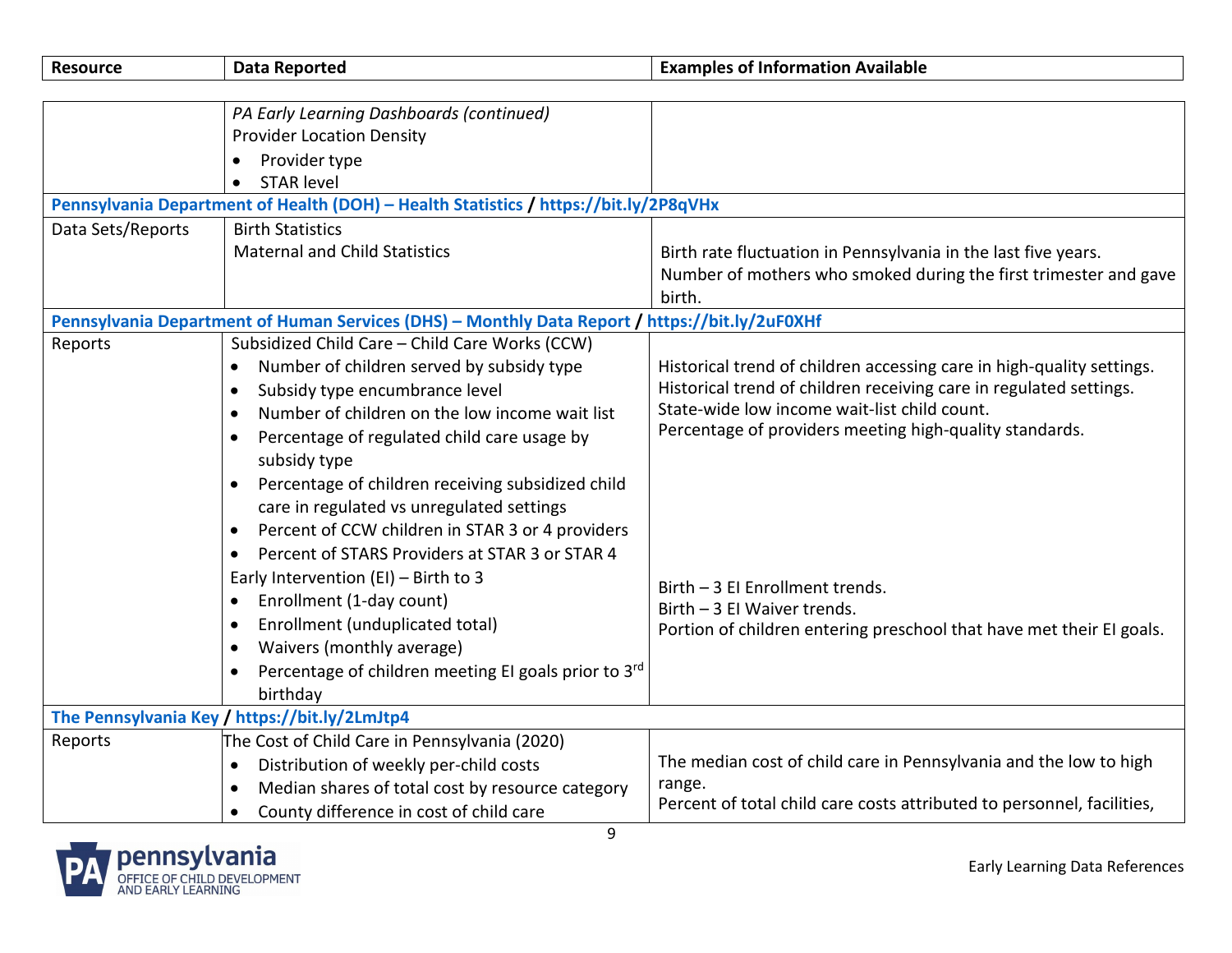| <b>Resource</b>                  | <b>Data Reported</b>                                                                                                                                                                                                                                                                                                                                                                                                                                                                                                                                                                  | <b>Examples of Information Available</b>                                                                                                                                                                                                                                                                                                                                                                                                                               |
|----------------------------------|---------------------------------------------------------------------------------------------------------------------------------------------------------------------------------------------------------------------------------------------------------------------------------------------------------------------------------------------------------------------------------------------------------------------------------------------------------------------------------------------------------------------------------------------------------------------------------------|------------------------------------------------------------------------------------------------------------------------------------------------------------------------------------------------------------------------------------------------------------------------------------------------------------------------------------------------------------------------------------------------------------------------------------------------------------------------|
|                                  | The Pennsylvania Key (continued)<br>Weekly per-child cost by provider type<br>Weekly per-child cost by Keystone STAR level<br>$\bullet$                                                                                                                                                                                                                                                                                                                                                                                                                                               | food, and other cost categories<br>Comparing the cost of child care between Adams and Cumberland<br>Counties.                                                                                                                                                                                                                                                                                                                                                          |
|                                  | Weekly per-child cost by locale<br>$\bullet$                                                                                                                                                                                                                                                                                                                                                                                                                                                                                                                                          |                                                                                                                                                                                                                                                                                                                                                                                                                                                                        |
|                                  | Pennsylvania System of School Assessment (PSSA) Grade 3 Annual Results / https://bit.ly/2TdZhOW                                                                                                                                                                                                                                                                                                                                                                                                                                                                                       |                                                                                                                                                                                                                                                                                                                                                                                                                                                                        |
| Data Sets                        | <b>English Language Arts</b><br>Assessments scored (Grades 3-8)<br>Proficiency percentages - all (Grades 3-8)<br>$\bullet$<br>Proficiency percentages - underperforming<br>$\bullet$<br>subgroup (Grades 3-8)<br>Math<br>Assessments scored (Grades 3-8)<br>Proficiency percentages - all (Grades 3-8)<br>$\bullet$<br>Proficiency percentages - underperforming<br>subgroup (Grades 3-8)<br>Science<br>Assessments scored (Grades 4,8)<br>$\bullet$<br>Proficiency percentages - all (Grades 4,8)<br>$\bullet$<br>Proficiency percentages - underperforming<br>subgroup (Grades 4,8) | Elementary school performance in meeting the state's rigorous<br>academic standards.<br>Student performance in a school district compared to other<br>students throughout the state.<br>Academic performance of students attending charter and cyber-<br>charter schools compare those in traditional public school settings.                                                                                                                                          |
|                                  | Special Education Data Reporting / https://bit.ly/2P9fE9Q                                                                                                                                                                                                                                                                                                                                                                                                                                                                                                                             |                                                                                                                                                                                                                                                                                                                                                                                                                                                                        |
| <b>State Generated</b><br>Report | El Provider Family/Child Interaction<br>Children evaluated and/or served in a timely<br>manner<br>Parental satisfaction<br>Children in an inclusive environment<br><b>Transition planning</b><br>$\bullet$<br><b>Provider Demographics</b><br>El children by disability type<br>El children by ethnicity<br><b>Provider Child Outcomes</b><br>10                                                                                                                                                                                                                                      | El program performance in meeting and/or exceeding the goals<br>established by Pennsylvania.<br>EI programs providing positive results for children at a rate<br>comparable to other EI programs.<br>Percentage of children receiving timely transition planning to<br>preschool and other services.<br>Percentage of the children in an EI program diagnosed with a<br>developmental delay.<br>Percentage of the total EI population in Pennsylvania in a specific EI |

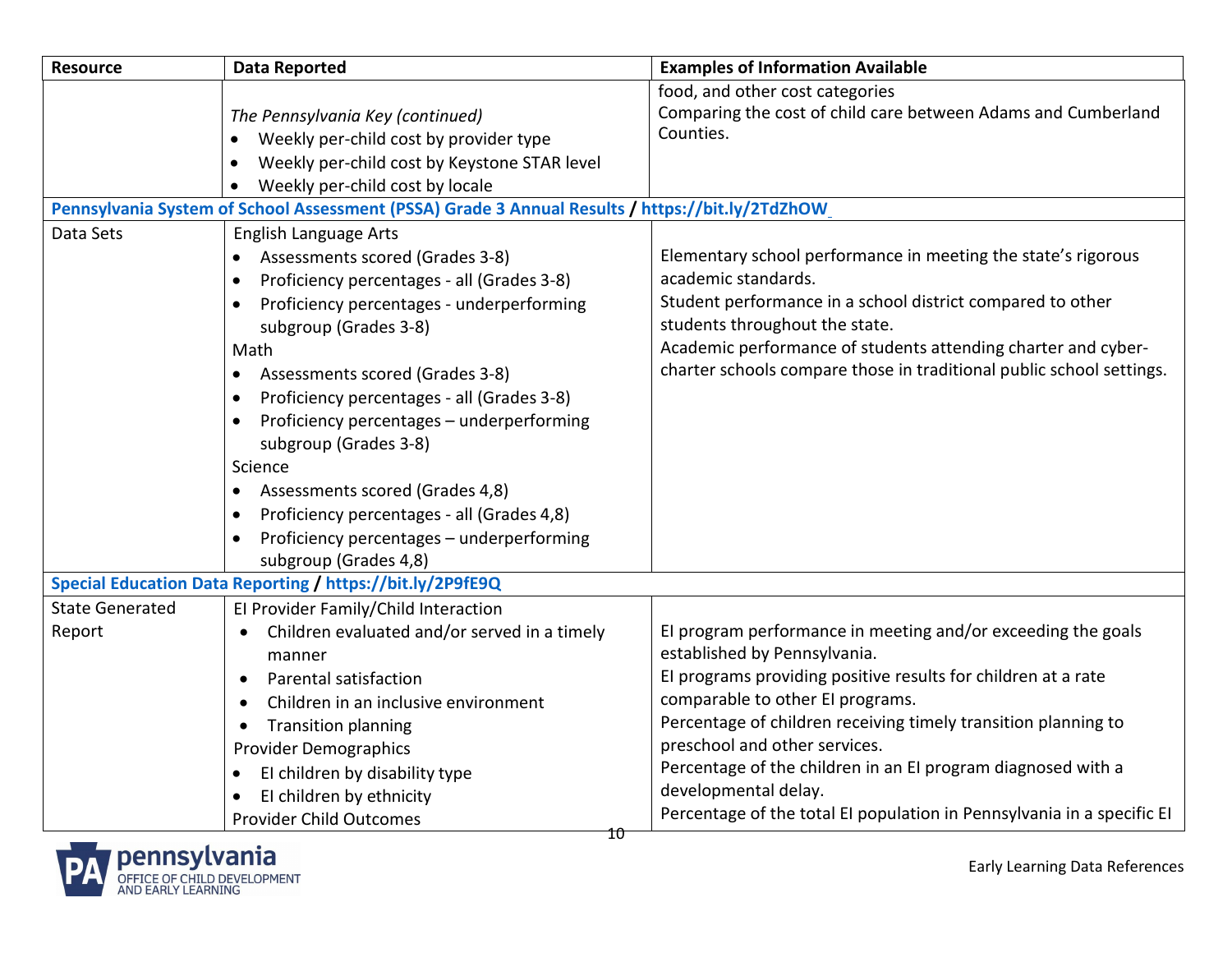| <b>Resource</b> | <b>Data Reported</b>                                                         | <b>Examples of Information Available</b>                             |
|-----------------|------------------------------------------------------------------------------|----------------------------------------------------------------------|
|                 | Positive social-emotional skills<br>$\bullet$                                | program.                                                             |
|                 | <b>Special Education Data Reporting (continued)</b>                          |                                                                      |
|                 | Acquisition/use of knowledge                                                 |                                                                      |
|                 | Use of appropriate behavior                                                  |                                                                      |
|                 | United States Census Bureau / https://bit.ly/1F4oj1I                         |                                                                      |
| Data Sets       | Population by State                                                          |                                                                      |
|                 | By age group<br>$\bullet$                                                    | Number of at-risk preschoolers in Pennsylvania eligible for publicly |
|                 | Single year of age<br>$\bullet$                                              | funded, high-quality pre-k.                                          |
|                 | Race and ethnicity                                                           | Number of children in Pennsylvania five years of age or younger.     |
|                 | Poverty Level by State                                                       | Number of Pennsylvania children in families at or below 300% FPIG.   |
|                 | Federal Poverty Income Guidelines (FPIG)                                     | Number of minority children living in low-income families.           |
|                 | 2020 Family Supports Needs Assessment (FSNA) Report / https://bit.ly/3qNuc2X |                                                                      |
| Reports         | Maternal & Child Health Indicators                                           |                                                                      |
|                 | Percent of births to mothers who did not initiate<br>$\bullet$               | Counties with an elevated need for maternal and child health         |
|                 | prenatal care in the first trimester                                         | services.                                                            |
|                 | Percent of living birth <37 gestational weeks<br>$\bullet$                   |                                                                      |
|                 | Percent of live births <2,500 grams at birth<br>$\bullet$                    |                                                                      |
|                 | Percent of live births admitted to NICU<br>$\bullet$                         |                                                                      |
|                 | Percent of newborns who were not breastfed at                                |                                                                      |
|                 | hospital discharge                                                           |                                                                      |
|                 | Infant deaths per 1,000 live births<br>$\bullet$                             |                                                                      |
|                 | Deaths of children under 5 years old per 1,000<br>residents                  |                                                                      |
|                 | Rate of diagnosed depression among pregnant<br>$\bullet$                     |                                                                      |
|                 | Medicaid-enrolled women                                                      |                                                                      |
|                 | Median number of well-child visits among<br>$\bullet$                        |                                                                      |
|                 | Medicaid-enrolled children <1 years old                                      |                                                                      |
|                 | Median number of well-child visits among<br>$\bullet$                        |                                                                      |
|                 | Medicaid-enrolled children 1 to 5 years old                                  |                                                                      |
|                 | Ratio of low birth weight rate in infants born to                            |                                                                      |
|                 | Black mothers to infants born to White mothers                               |                                                                      |
|                 | 11                                                                           |                                                                      |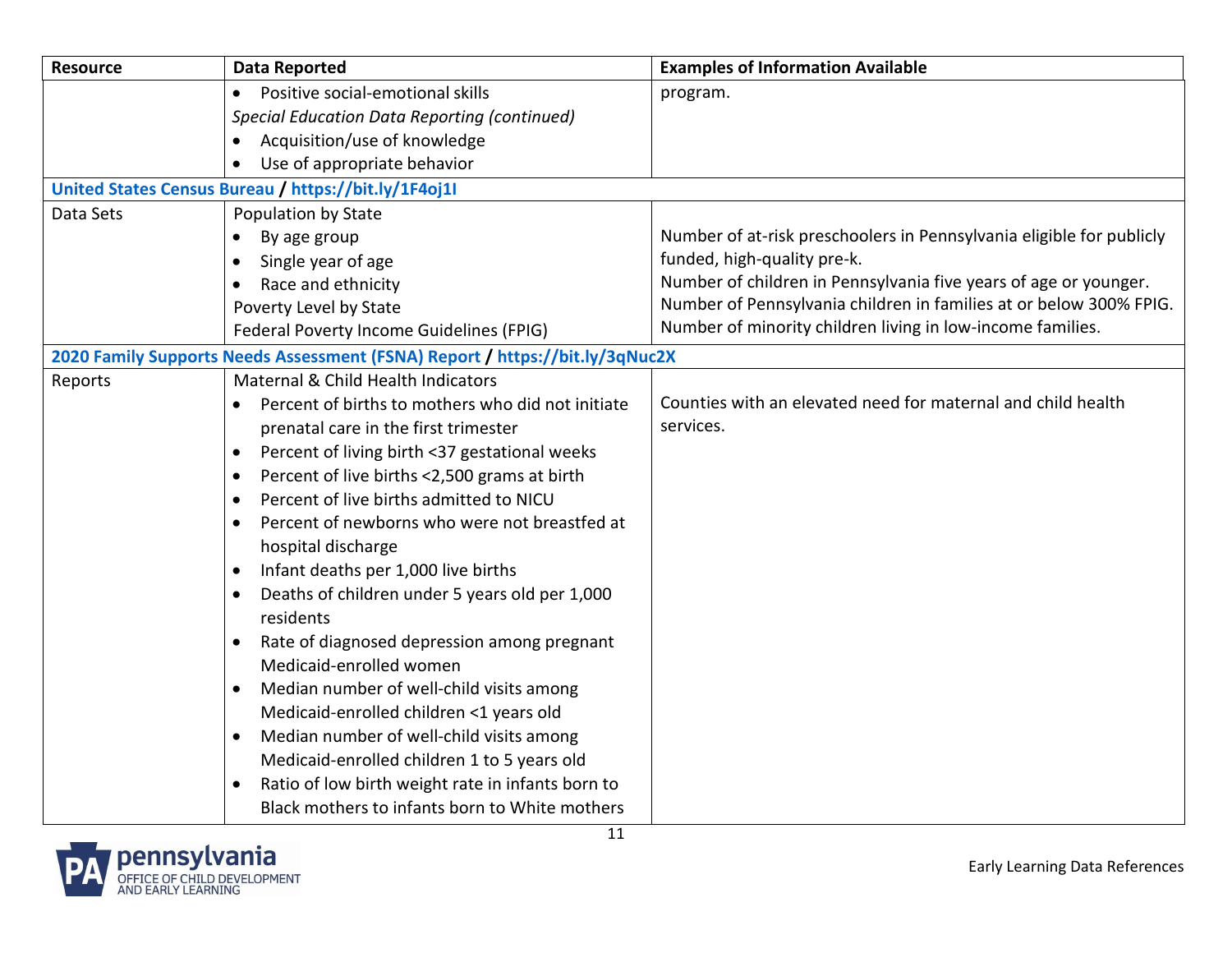| Resource | <b>Data Reported</b>                                            | <b>Examples of Information Available</b>                         |
|----------|-----------------------------------------------------------------|------------------------------------------------------------------|
|          | 2020 FSNA Report (continued)                                    |                                                                  |
|          | <b>Substance Abuse Indicators</b>                               |                                                                  |
|          | Prevalence of mothers receiving two or more<br>$\bullet$        |                                                                  |
|          | opioid prescriptions - Medicaid mothers                         | Counties with an elevated need for services to address substance |
|          | Rate of neonatal abstinence syndrome per 1,000                  | abuse.                                                           |
|          | newborn hospital stays                                          |                                                                  |
|          | Rate of substance use disorder among Medicaid<br>$\bullet$      |                                                                  |
|          | mothers in the last three years                                 |                                                                  |
|          | Prevalence rate of alcohol use disorder among                   |                                                                  |
|          | individuals ages 12 years and older                             |                                                                  |
|          | Prevalence rate of marijuana use in the past month<br>$\bullet$ |                                                                  |
|          | among individuals ages 12 years and older                       |                                                                  |
|          | Prevalence rate of cocaine use in the past year<br>$\bullet$    |                                                                  |
|          | among individuals 12 years and older                            |                                                                  |
|          | Prevalence rate of heroin use in the past year                  |                                                                  |
|          | among individuals 12 years and older                            |                                                                  |
|          | Rate of births to mothers who used tobacco during               |                                                                  |
|          | pregnancy per 100 live births                                   |                                                                  |
|          | Socioeconomic Status Indicators                                 |                                                                  |
|          | Percent of children under age 5 living in poverty<br>$\bullet$  | Counties with an elevated risk of socioeconomic conditions.      |
|          | Percent of 16-19 year olds not enrolled in school<br>$\bullet$  |                                                                  |
|          | and with no high school diploma                                 |                                                                  |
|          | Number of births per 1,000 females ages 15-19<br>$\bullet$      |                                                                  |
|          | Percent of births to mothers whose educational<br>$\bullet$     |                                                                  |
|          | attainment is below high school                                 |                                                                  |
|          | Percent of households with children under 18 who<br>$\bullet$   |                                                                  |
|          | have received public benefits                                   |                                                                  |
|          | Per capita dollar amount of WIC redemptions                     |                                                                  |
|          | Percent of children who live in food-insecure<br>$\bullet$      |                                                                  |
|          | households                                                      |                                                                  |
|          | Child Safety & Maltreatment                                     |                                                                  |

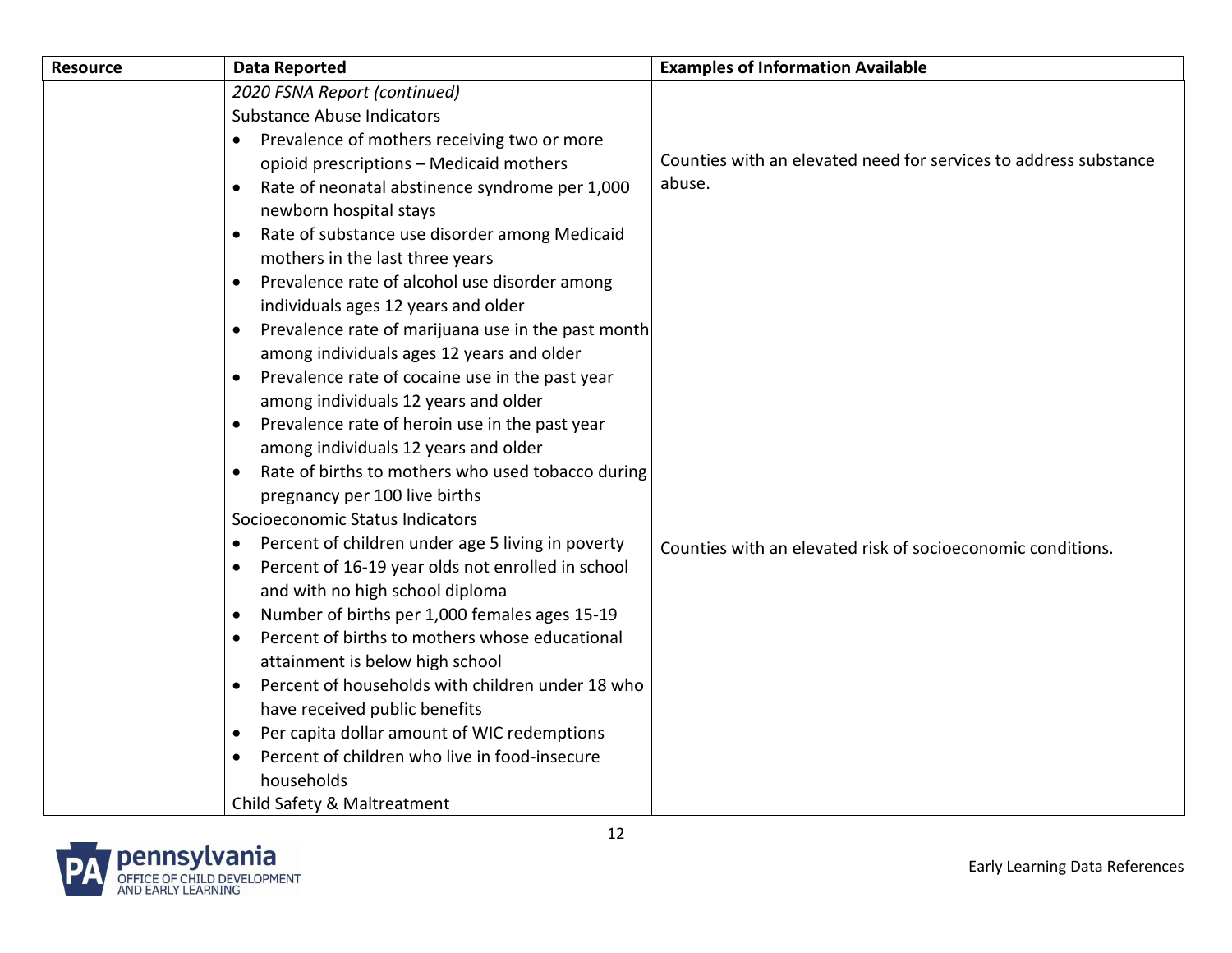| <b>Resource</b> | Data Reported                                                               | <b>Examples of Information Available</b>                        |
|-----------------|-----------------------------------------------------------------------------|-----------------------------------------------------------------|
|                 | 2020 FSNA Report (continued)                                                |                                                                 |
|                 | Number of substantiated child maltreatment                                  |                                                                 |
|                 | victims under 18 years old                                                  | Counties experiencing an elevated need for services to address  |
|                 | Number of substantiated child abuse and neglect<br>$\bullet$                | child safety and maltreatment.                                  |
|                 | victims per 1,000 children ages 0-4                                         |                                                                 |
|                 | Rate of diagnosed abuse among Mediciaid<br>$\bullet$                        |                                                                 |
|                 | pregnant women                                                              |                                                                 |
|                 | Number of children with non-superficial injuries<br>$\bullet$               |                                                                 |
|                 | during the first year of life per 1,000 Medicaid                            |                                                                 |
|                 | children                                                                    |                                                                 |
|                 | Number of children with non-superficial injuries                            |                                                                 |
|                 | during the first 5 years of life per 1,000 Medicaid                         |                                                                 |
|                 | children                                                                    |                                                                 |
|                 | Percent of children under age 18 receiving child                            |                                                                 |
|                 | welfare in-home services                                                    |                                                                 |
|                 | <b>Community Environment</b>                                                |                                                                 |
|                 | Number of pediatric dentists per 1,000 children<br>$\bullet$                |                                                                 |
|                 | under 18 years old                                                          | Counties with an elevated need for community services.          |
|                 | Number of crime arrests per 100,000 juveniles ages<br>$\bullet$<br>$0 - 17$ |                                                                 |
|                 | Percent of children with elevated blood-lead levels                         |                                                                 |
|                 | <b>Child Care</b>                                                           |                                                                 |
|                 | Number of regulated child care providers per 100                            |                                                                 |
|                 | children residents under 3 years old                                        |                                                                 |
|                 | Percent of regulated child care providers meeting                           | Counties with an elevated need and high unserved population for |
|                 | high-quality standards (Keystone STAR 3-4)                                  | early learning services.                                        |
|                 | Percent of children ages 0-5 eligible for Child Care<br>$\bullet$           |                                                                 |
|                 | Works (CCW) who were served                                                 |                                                                 |
|                 | Percent of children ages 3-4 below 300% federal                             |                                                                 |
|                 | poverty guidelines with access to publicly funded,                          |                                                                 |
|                 | high-quality pre-k                                                          |                                                                 |

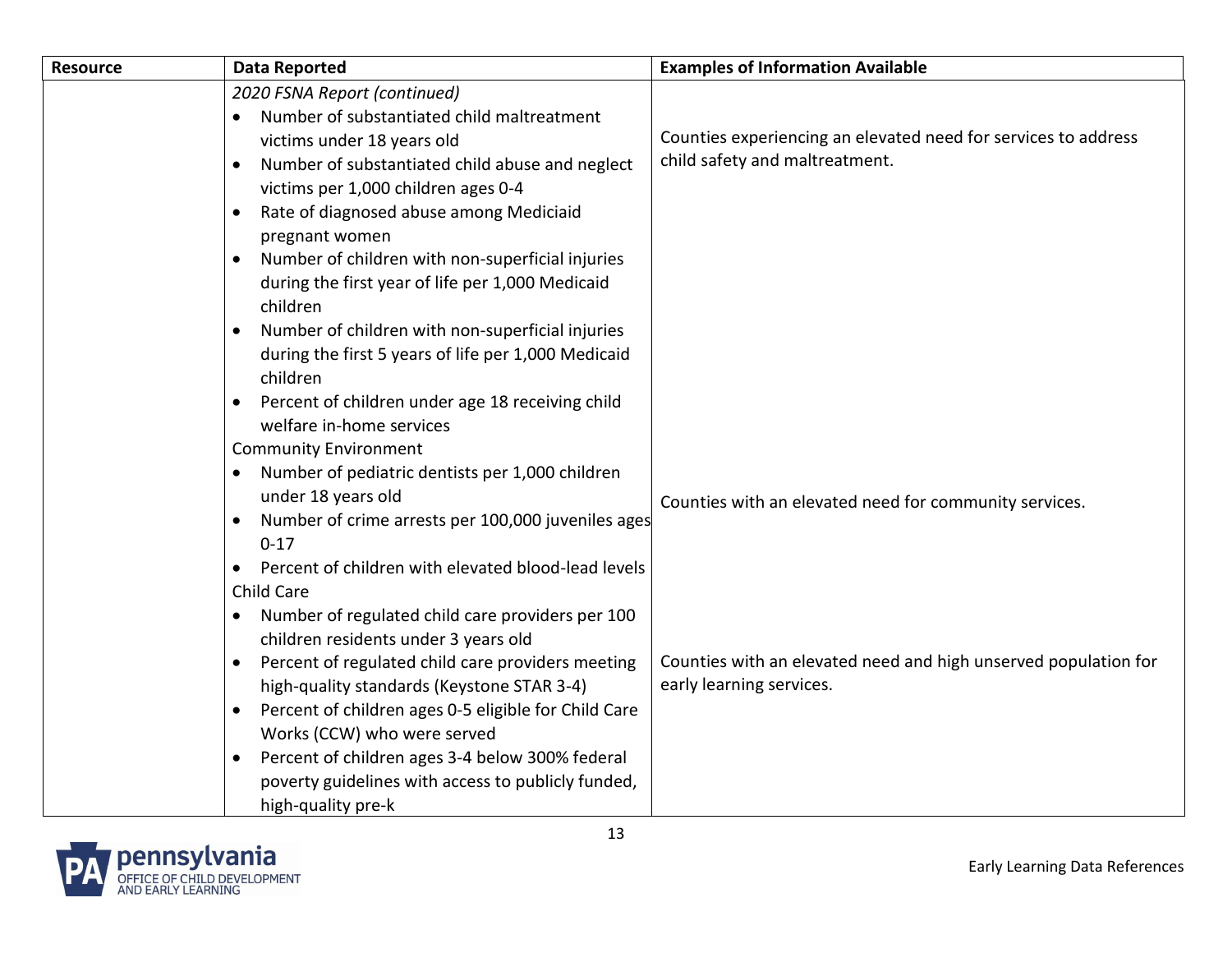| <b>Resource</b> | <b>Data Reported</b>                                                                                                                                                                                                                                                                                                                                                                                                                                                                                                                                                                                                              | <b>Examples of Information Available</b>                                                                                                            |
|-----------------|-----------------------------------------------------------------------------------------------------------------------------------------------------------------------------------------------------------------------------------------------------------------------------------------------------------------------------------------------------------------------------------------------------------------------------------------------------------------------------------------------------------------------------------------------------------------------------------------------------------------------------------|-----------------------------------------------------------------------------------------------------------------------------------------------------|
|                 | 2020 FSNA Report (continued)<br>Percent of children 0-5 receiving CCW in Keystone<br>$\bullet$<br><b>STAR 3-4 facilities</b><br>Number of children served by Pre-K Counts<br>$\bullet$<br>Number of children served by Head Start<br>$\bullet$<br>Supplemental Assistance Program<br><b>Sub-County Analysis</b><br>Allegheny<br>$\bullet$<br>Blair<br>$\bullet$<br><b>Bucks</b><br>$\bullet$<br>Carbon<br>$\bullet$<br>Centre<br>$\bullet$<br>Chester<br>$\bullet$<br>Delaware<br>$\bullet$<br>Fayette<br>$\bullet$<br>Monroe<br>$\bullet$<br>Montgomery<br>$\bullet$<br>Northumberland<br>$\bullet$<br>Philadelphia<br>$\bullet$ | Zip code analysis of 12 specific indicators including, but not limited<br>to, child poverty rate, welfare recipient rate, and prenatal<br>outcomes. |
|                 |                                                                                                                                                                                                                                                                                                                                                                                                                                                                                                                                                                                                                                   |                                                                                                                                                     |